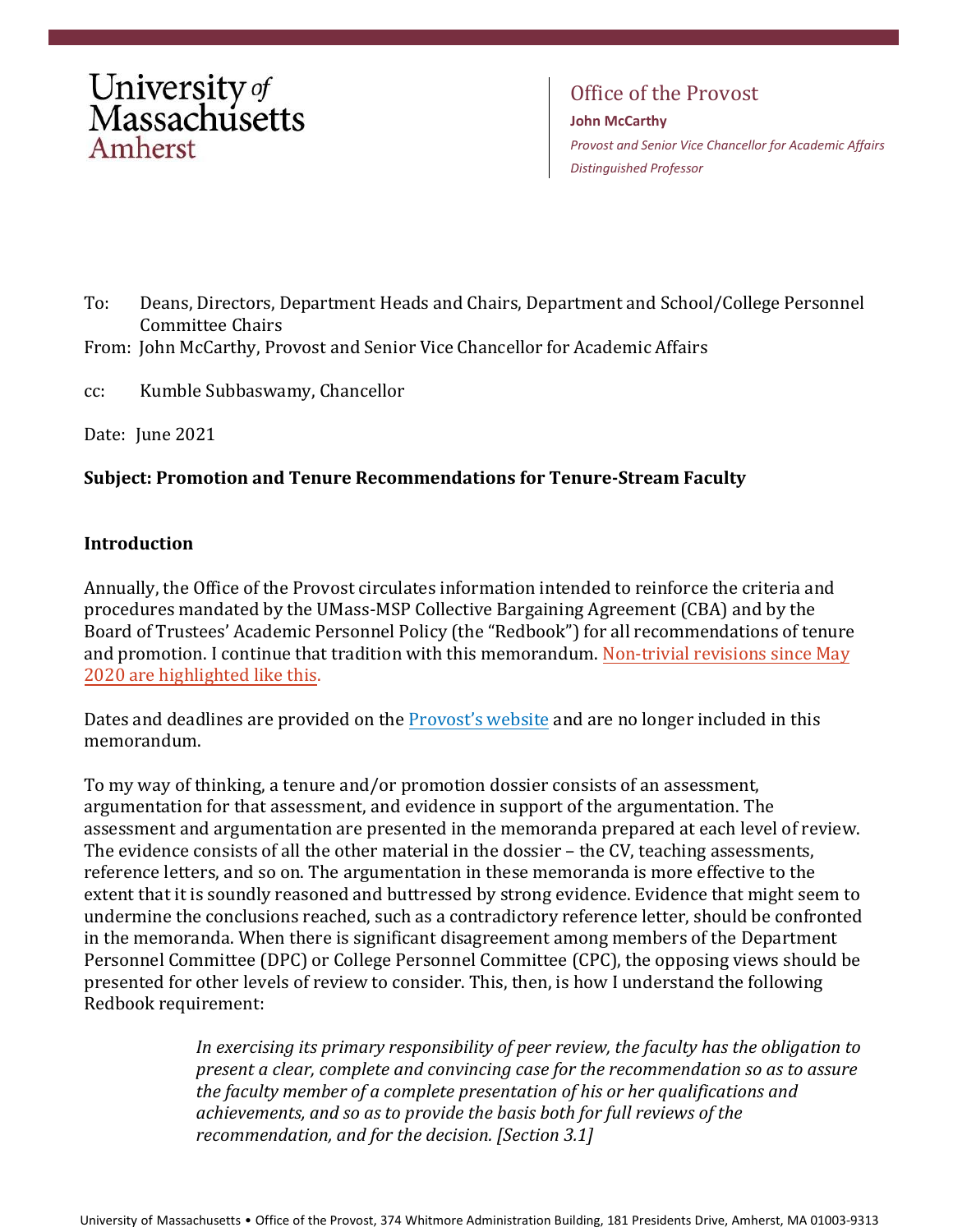#### **Tenure Standards & Criteria**

The Redbook notes the special responsibility that the faculty and the university's leadership bear for personnel decisions based on "high professional standards" (Section 4.1) and "clear and convincing evidence," (Section 3.1):

*High professional standards must be the basis for all personnel decisions. Personnel recommendations and decisions shall be made only after a review of all the qualifications and all the contributions of the individual in the areas of teaching; of research, creative or professional activity; and of service. All three areas must be considered, but the relative weight to be given to each may be determined in light of the duties of the faculty member. [Section 4.1]*

*The faculty has the obligation to present a clear, complete and convincing case for the recommendation so as to assure the faculty member of a complete presentation of his or her qualifications and achievements, and so as to provide the basis both for full reviews of the recommendation, and for the decision. [Section 3.1]*

In applying these standards to the criteria for tenure, the Redbook describes in broad terms the importance of excellence:

*The award of tenure can be made only by the President with the concurrence of the Board of Trustees. Consideration of a candidate for tenure shall be based on the following:*

- *a) Convincing evidence of excellence in at least two, and strength in the third, of the areas of teaching; of research, creative or professional activity; and of service, such as to demonstrate the possession of qualities appropriate to a member of the faculty occupying a permanent position.*
- *b) Reasonable assurance of continuing development and achievement leading to further contributions to the University. [Section 4.9]*

The "continuing development and achievement" criterion is often overlooked in the presentation of tenure cases. It is important to consider it and address it at each level of review (e.g., by discussing evidence of work in progress).

The Redbook also requires that positive tenure recommendations relate the proposed award of tenure to the academic and strategic plans of the department, college, campus, and university and to the department's affirmative action goals.

Most tenure cases also involve an assessment of suitability for promotion to Associate Professor. In these cases, Section 4.6(a) (cited immediately below) also applies and should be addressed at each level of review.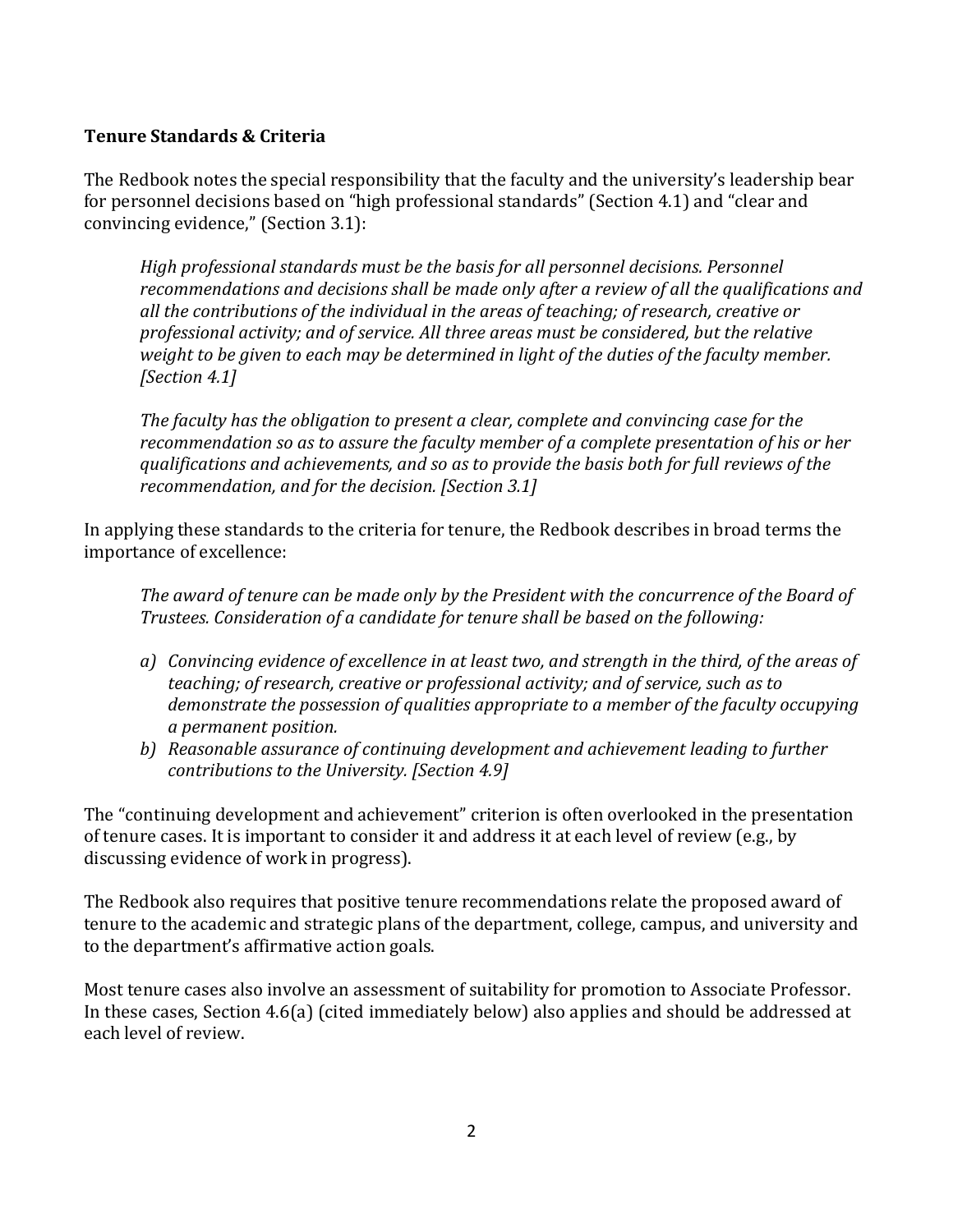# **Promotion Standards & Criteria**

The standards for *promotions* are further defined in Section 4.6. In their evaluations, reviewers at all levels should explicitly cite these standards and criteria, and articulate whether and how the candidate's record conforms to them:

- *a) For promotion to Associate Professor, the faculty member must have a record of achievement sufficient to have gained recognition on and off campus among scholars or professionals in his or her field; and must show promise of continuing professional development and achievement.*
- *b) For promotion to Professor, the faculty member must have a record of achievement sufficient to have gained substantial recognition on and off campus from scholars or professionals in his or her field; and must show significant potential for continuing professional achievement. [Section 4.6]*

# **Three Areas of Evaluation**

The Redbook outlines three domains in which candidates for tenure and promotion must be assessed. In each domain, the assessment should refer directly to the evidence in the dossier and "high professional standards" to justify its conclusion.

For the award of tenure, the candidate must demonstrate excellence in two of these domains and at least strength in the third. For promotion to (full) Professor, assessment in all three domains is required, but there is no mandate to reach a conclusion about whether each domain is excellent, strong, or not strong.

As a result of the COVID-19 pandemic beginning in March 2020, many faculty members experienced disruptions to their research/creative and professional activity, teaching, and service. Faculty were invited to describe these via COVID-19 Impact Statements through the Annual Faculty Review process. At the faculty member's discretion, these statements, or a summary of these statements, may be included as a separate addendum to the faculty member's personal statement. The faculty member should indicate whether any COVID-19 Impact Statement(s) should be shared with external evaluators or be for internal use only. Internal evaluators (DPC, chair/head, CPC, and Dean) should assess the faculty member's work in light of any COVID-19 impacts reported in the dossier.

# 4.1 Research/Creative/Professional Activity

The assessment of a tenure candidate's accomplishments in research/creative/professional activity should consider whether the candidate demonstrates high professional standards. These standards vary across disciplines. The judgment of disciplinary specialists at the department level is crucial in fleshing out these standards; so too are the views of college-level personnel committees and deans. The reference letters are also very important in this regard. It is essential,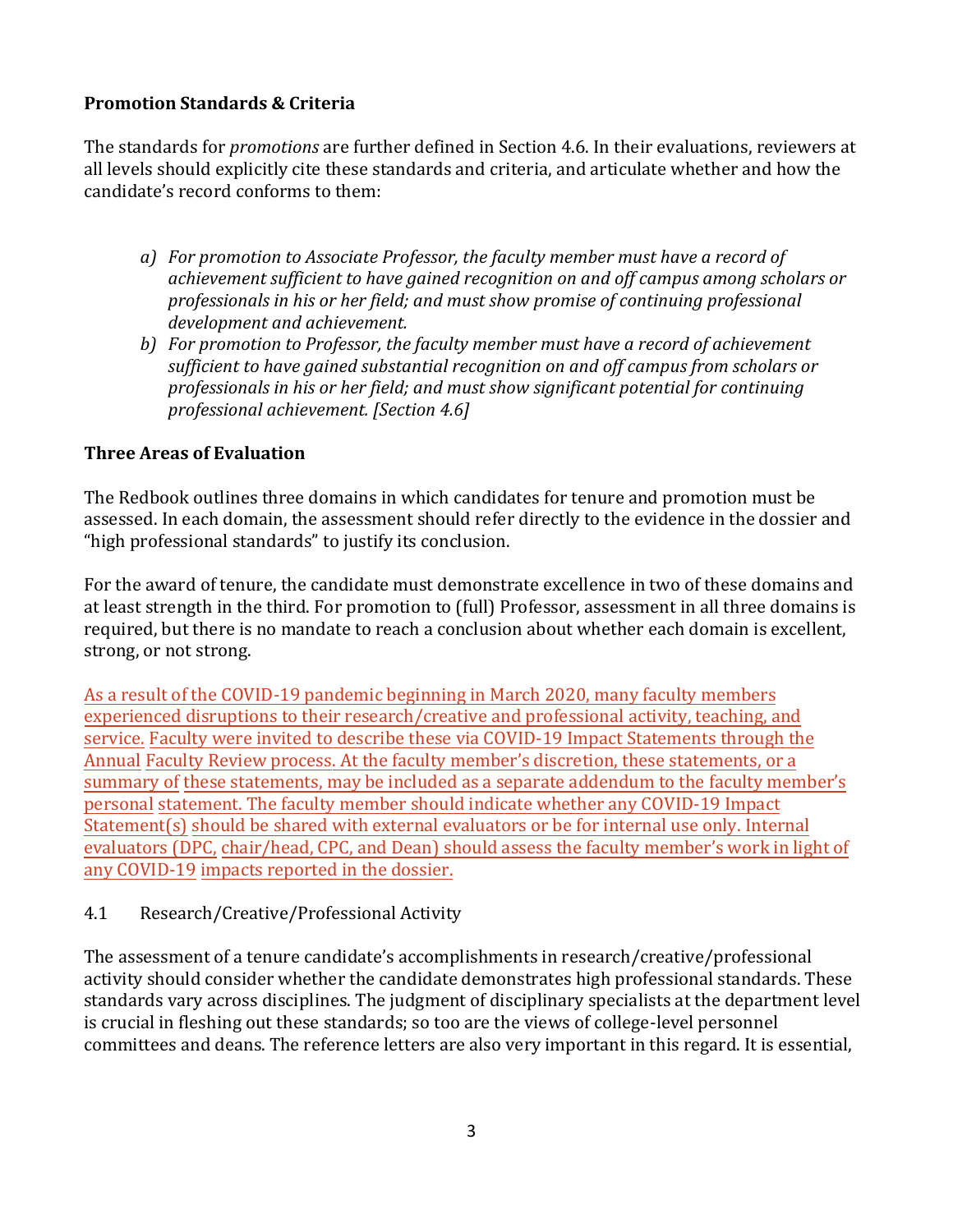then, not only to review a candidate's accomplishments, but to contextualize them in ways that enable subsequent levels of review to understand the criteria that are most important in the specific field of study. (Also see section 4.6 below on "cultural standards.")

It is important to communicate these standards and expectations to faculty throughout the pretenure period. The AFR and reappointment processes provide opportunities to communicate this information in the context of a preliminary assessment, but they are not sufficient in themselves; departments and schools/colleges should see to it that pre-tenure faculty are receiving mentoring and guidance from the time they start work through the preparation of the tenure dossier. Although the Redbook's tenure and promotion standards include an assessment of the candidate's potential for further contributions (see section 4.4 below), the case for tenure and promotion cannot be made exclusively or primarily on the basis of potential, because the Redbook mandates a review of "contributions" and "a record of achievement".

During the COVID-19 pandemic period beginning in March 2020, any scholarly disruptions and decreased productivity, particularly when inconsistent with the prior or subsequent record, should not be interpreted as meaningful. In addition, scheduled conference presentations, invited talks, performances, and exhibitions that were cancelled should be weighed as if they had occurred. Virtual performances and exhibitions, along with presentations at virtual conferences and seminars, should be weighed as if they were face-to-face. Because the pandemic's impacts have fallen more severely on certain faculty (e.g., women, persons of color, parents), internal evaluators should avoid implicit or explicit comparisons with faculty members whose personal circumstances allowed their productivity to remain undiminished during the pandemic and to cases that were successful prior to the pandemic.

Promotion to Associate Professor or Professor requires "recognition on and off campus from scholars or professionals in his or her field"; for promotion to Professor, this recognition must be "substantial". The reference letters are, of course, an important component of the evidence for assessing whether this recognition has been achieved. Other sources of evidence may include reviews of books by the candidate, awards, citations of published work, publications in highranking journals or with well-regarded presses, fellowships, grants, and so on. As in the assessment of research/creative/professional activity, the departmental and college levels of review should contextualize the assessment of "recognition on and off campus".

Letters from respected scholars, scientists, or other professionals are essential to the assessment of candidates for tenure and/or promotion. Letters that provide mere summaries of the record are significantly less useful than those that provide and explain the reviewer's assessment of the candidate's work. Therefore, in soliciting letters, department chairs/heads should draw attention to the evaluative nature of the review so that reviewers understand what the University is asking of them. The Provost's Office Academic Personnel website offer[s two templates for soliciting](https://www.umass.edu/provost/resources/all-resources/academic-personnel/reappointment-promotion-and-tenure) [external reviews.](https://www.umass.edu/provost/resources/all-resources/academic-personnel/reappointment-promotion-and-tenure) (Please use the most recent versions, which incorporate language on the effects of the COVID-19 pandemic.)

The Redbook's Section 6.4 requires that the file contain descriptions of the "standing" of external reviewers so that internal reviewers, particularly those outside the department, can understand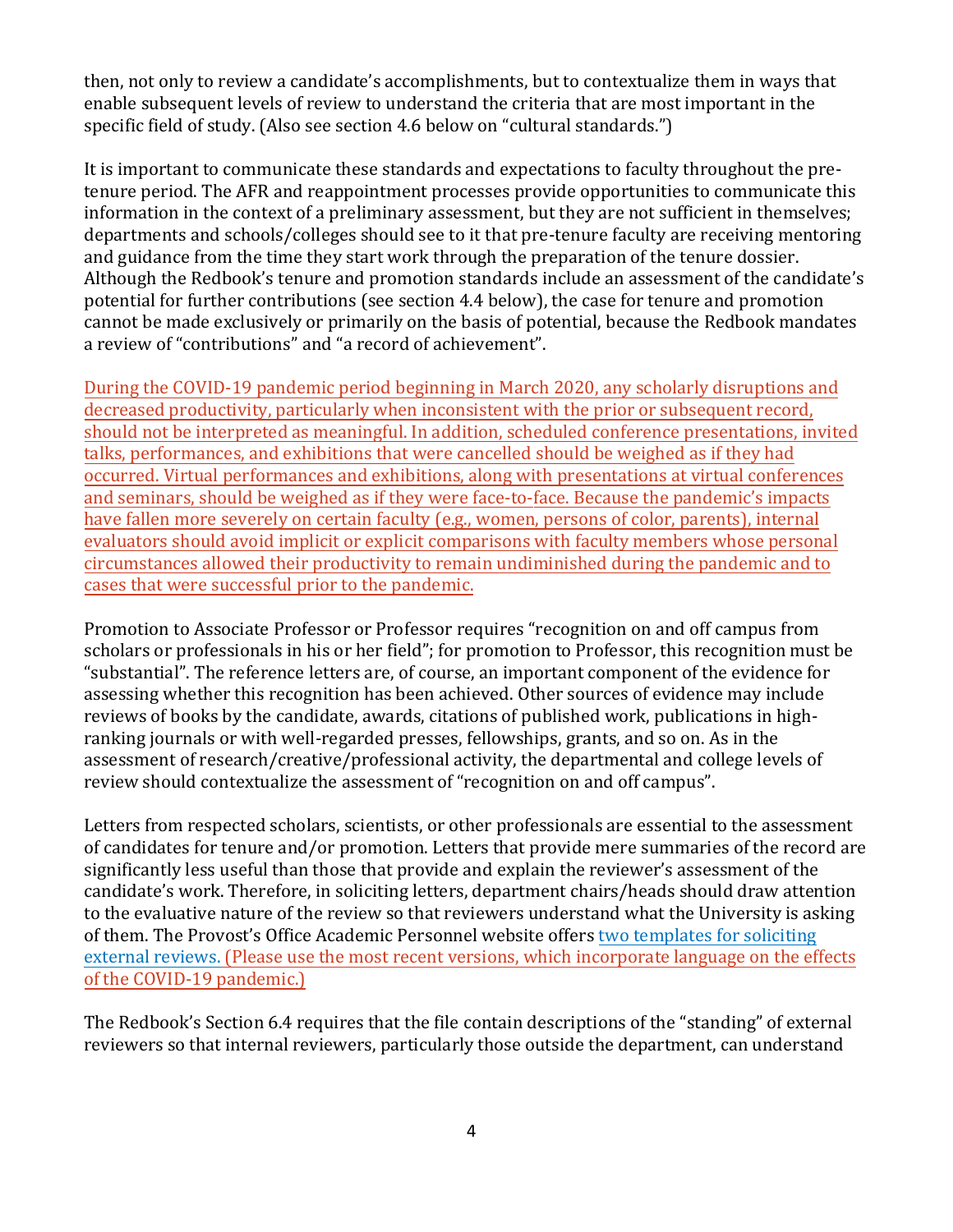the weight that should be accorded to their assessment. Indicators of standing include the reviewer's rank, the reviewer's accomplishments and recognition in the discipline, and the stature of the department or institution at which the reviewer is employed. A reviewer's positive assessment is more compelling if the reviewer is at arm's length from the candidate. An arm'slength reviewer is one who is not the candidate's personal friend, doctoral or post-doctoral advisor, or recent collaborator. (Recent collaboration on work that involves a large number of collaborators, such as happens in some branches of physics or astronomy, does not place a reviewer at less than arm's length.)

Departments sometimes ask whether it is permissible to depart from the template solicitation letter provided in APWS. We strongly recommend use of the template letter for consistency across the campus and to ensure compliance with the Redbook, the CBA, and agreements with the MSP about advising reviewers on the effects of the pandemic. Moreover, the candidate has the right to review the solicitation letter and comment as to its "appropriateness." The CBA provides in Article 12.4.4 that "Prior to the solicitation, the candidate shall be provided with a copy of the solicitation letter and the list of the proposed referees and shall be given an opportunity to comment on the appropriateness of both." The template solicitation letter has been vetted and is, therefore, presumptively appropriate.

Solicitation letters for tenure or promotion of faculty who started work during or before Spring 2020 should remind external reviewers of the disruption that the campus experienced beginning on March 13, 2020 and throughout the entirety of the 2020-2021 academic year as a result of the COVID-19 pandemic. Research facilities, including labs and libraries, were closed. Faculty had to move some or all their courses online. All formal evaluation of teaching was suspended in Spring 2020 and Fall 2021, and pre-tenure faculty were automatically granted a one-year delay in the tenure decision. Most faculty had to work out of their homes, K-12 students switched to online instruction or home schooling, and childcare or other dependent care was largely unavailable. The template solicitation letter to external reviewers cautions them against regarding approved TDY delays as "extra" time from which greater productivity can be expected. The same caution applies to internal reviewers.

Neither the Redbook nor the CBA specifies a particular number of letters that must be collected. If the number of letters from high-standing, arm's-length reviewers is small, however, it may be harder to make the case for a specific assessment of the candidate's work. This is particularly true when one of a small number of letters disagrees with the others, or if a letter is too cursory to be persuasive. Departments have been asked to establish an external-letter minimum in their bylaws. Many of the departments have done so. If they have not, the number of external letters to be solicited is ultimately determined by the Chair/Head in consultation with the candidate, guided by disciplinary and school/college expectations. As a suggestion (but not an iron-clad rule), it has been my experience that most cases can be evaluated thoroughly with around 6 arm's-length letters. The September 2015 guidance requiring more letters than that has long since been rescinded; nonetheless, we continue to receive cases with large numbers of external letters (10, 12, or even more). This is unnecessary; it significantly inconveniences your colleagues in the discipline and does not usually add much information about the case.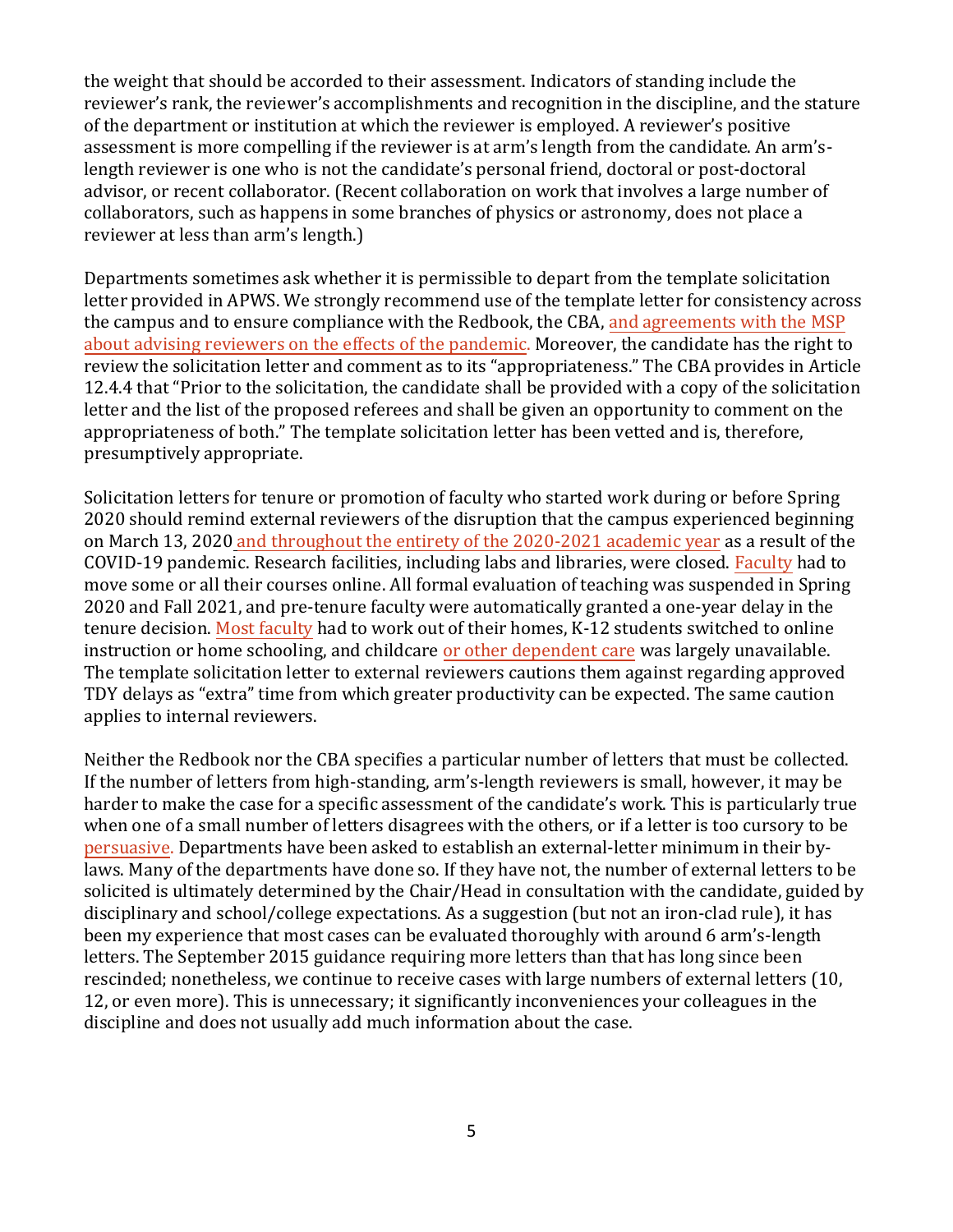The campus currently has a subscription to Academic Analytics, a compiler of data on faculty research activity. When used with care, this tool can be helpful in doing planning, analysis, and assessment at the level of programs, departments, centers or institutes, and larger units. It can also be helpful to individual faculty members in identifying funding sources, publication venues, or potential collaborators, and it can suggest candidates for honorific awards. It is a very crude instrument for evaluating individuals, however -- far cruder than the detailed information that we routinely incorporate into our academic personnel actions. Indeed, the Academic Analytics company itself advises against the use of this tool in assessing individual faculty. For these reasons, Academic Analytics data should not be considered by internal evaluators (DPC, head/chair, SPC/CPC, Dean, Provost/Chancellor) in academic personnel actions.

# 4.2 Teaching

In considering whether a candidate has met the Redbook's high professional standards for teaching, faculty should be considered within the totality of their contributions to the instructional mission. This is in accordance with the CBA, which specifies that the basic file contain "evaluations of teaching effectiveness, including **but not limited to** those of students" [emphasis added]. Achieving such a comprehensive assessment typically involves multiple sources of evidence, not just the student perspective, including:

- Evidence of teaching effectiveness not only in the formal classroom setting but also in less formal student interactions.
- Commentary on the range of courses taught and their importance to the curriculum. This perspective may include not only the departmental level but also the school/college level (for interdepartmental requirements) and the campus level (for general education requirements).
- Evaluation of the currency of course content as revealed in course syllabi.
- Evaluations from students, including SRTI and Forward Focus scores, SRTI and Forward Focus open-ended comments, and letters; evaluations from peers, including observations of the candidate's teaching; evaluations of the effectiveness of pedagogical innovations or improvements.

Beyond the classroom, reviewers should include assessments of the candidate's role, if any, in such areas as:

- Academic advising (unless this falls in the service category).
- Creation of open educational resources.
- Mentoring of undergraduates and directing of undergraduate research, including honors theses.
- Activity in graduate education beyond the classroom, including advising doctoral or master's students, chairing or serving as a member of dissertation or thesis committees, mentoring, etc.
- The largely invisible but crucially important teaching and service work of mentoring women students, students from first-gen or low-income backgrounds, students of color,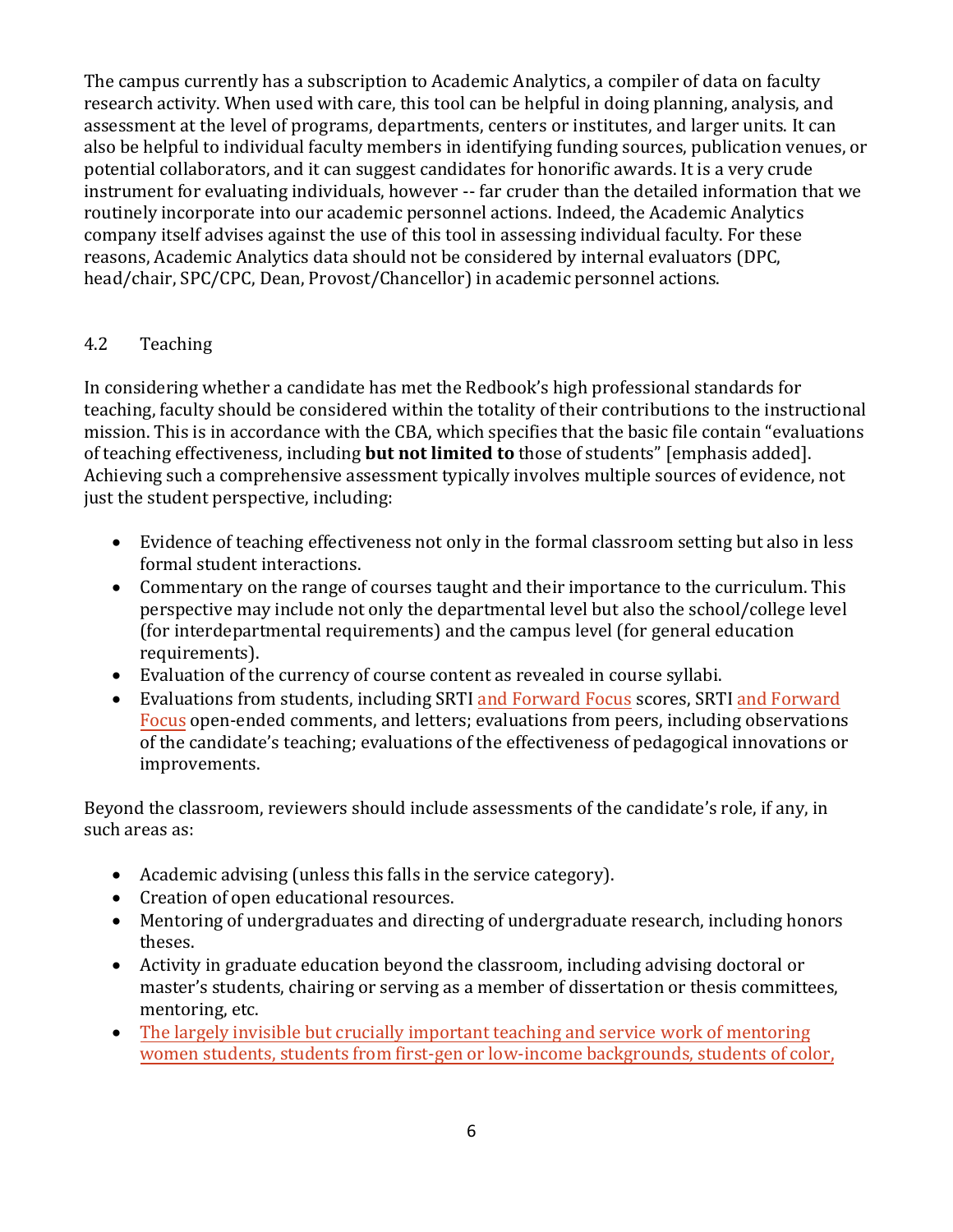and international students. This work is often undertaken by faculty who share one or more of these identities with the students they are mentoring. These contributions are frequently invisible because the faculty member may have no official connection with the students being mentored.

- Supervision of students engaged in independent study.
- Service learning and other forms of community engagement.
- The development of curricular materials, including those intended for alternative formats, such as distance learning.
- Innovative instructional efforts, such as creation or adaptation of courses for TBL classrooms or introduction of instructional technology. Introducing novel teaching methods may lead to a decline in SRTI scores. Faculty members should not be penalized for adopting innovative pedagogy that may lead to superior learning outcomes. DPCs, heads/chairs, CPCs, and Deans should be aware of this, as am I.
- Curricular revision to better align curricula with departmental, school/college, and campus priorities.
- Contributions to maintaining educational continuity for our undergraduate and graduate students during the period of remote learning beginning in Spring 2020 and continuing throughout the entire 2020-2021 academic year. Faculty success in moving courses online, developing substitutes for class labs and studios, maintaining student engagement, and providing students with a human connection to our institution should be acknowledged. Because SRTIs were not administered in Spring or Fall of 2020, reviewers should rely more heavily on faculty self-reporting of teaching accomplishments. Faculty are encouraged to be explicit about their efforts and include any evidence of successes in the realm of teaching.

Because the contributions of junior faculty to education beyond the classroom are sometimes unofficial, particularly in the area of graduate education, department-level reviewers should take note of any contributions that might not otherwise be apparent from the written record. Contributions to a more diverse, equitable, and inclusive educational experience should be noted in the assessment of teaching and may also be relevant to the assessment of service.

Assessment of teaching based solely on numerical student evaluation scores (SRTI and/or Forward Focus) is not permitted by the Academic Personnel Policy and the MSP labor agreement. The Office of Academic Planning and Assessment (OAPA), administers the SRTI. SRTI resources can be found **[here](http://www.umass.edu/oapa/srti/perform.php)**; questions about the interpretation of SRTI can be directed to Associate Provost Martha S[tassen at mstassen@acad.uma](mailto:mstassen@acad.umass.edu)ss.edu.

Forward Focus resources can be found **[here](https://www.umass.edu/ctl/forward-focus)**. Student evaluations were not administered during the Spring and Fall 2020 semesters because of the shift to remote learning. Departments were permitted to administer either SRTI or Forward Focus for the Spring 2021 semester by agreement with the MSP. Spring 2021 student evaluations, however, should not be compared to past or future student evaluations in assessing teaching effectiveness.

Although not required, a teaching portfolio may be a useful way to connect teaching activity with the candidate's personal statement.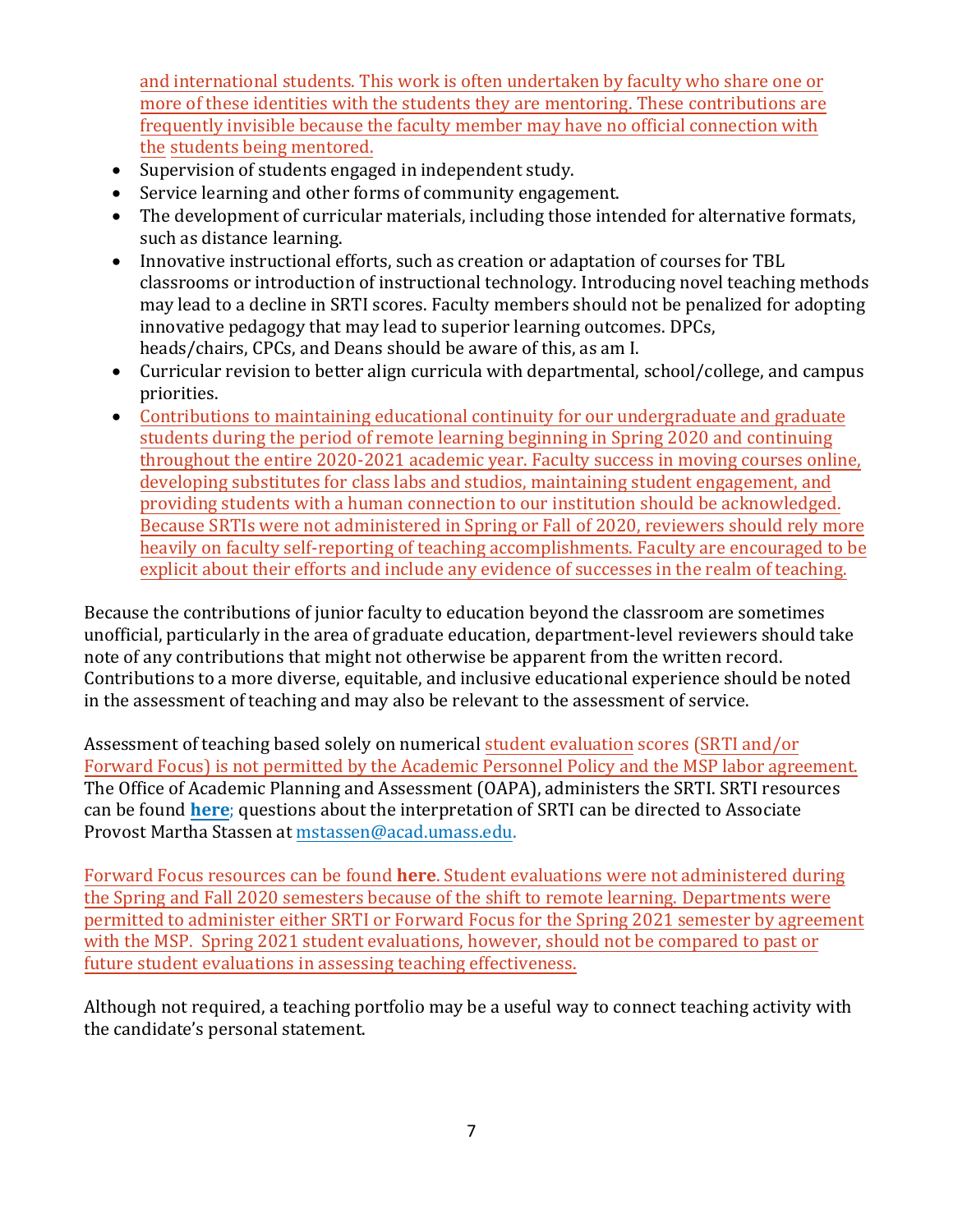#### 4.3 Service

The Redbook's "high professional standard" for service may mean different things at different levels of seniority. For assistant professors, service on editorial boards or in national or international scholarly societies not only contributes to the field but helps to forge professional relationships and establish a professional profile beyond the University. Service contributions within the department or university, while still important, might well be fewer than those of more senior colleagues. Senior faculty might engage in a balance of professional and local service activities, taking on more advanced leadership roles on the campus. Of particular note is the contribution that faculty make by mentoring their colleagues. Like the mentoring of students described in the teaching section above, this service activity may be invisible and it may contribute significantly to a campus climate of diversity, equity, and inclusion. This work can fall more heavily on faculty of color and women.

Certain types of service receive special mention in the CBA and the Redbook. For example, the CBA requires that service to the faculty union be considered, and the Redbook requires that service outside the department be considered at the department level. Service may include contributions to governance or management (of the department, college/school, Faculty Senate, university or profession); outreach to extend knowledge beyond the university or professional community; and community engagement that benefits both the university and off-campus communities. Some faculty members have special service obligations recorded in a Memorandum of Understanding at the time of appointment; these should be recognized and assessed in accordance with the terms of the MOU.

Many usual forms of service were difficult or impossible to carry out during the COVID-19 pandemic; committees did not meet and many conferences and professional events were canceled. At the same time, some faculty made extraordinary contributions to service, and their efforts should be recognized. One example is the contribution that some of our more tech-savvy faculty made by helping their colleagues to move their courses online. These individuals are particularly deserving of recognition because their contributions to our educational mission extended beyond the students in their own courses. Another example is the public service rendered by our faculty who contributed their expertise to understanding and responding to the COVID-19 pandemic. A third example is contributions faculty made to their professional associations in transforming face-to-face conferences to virtual platforms. These examples are by no means an exhaustive list of how our faculty rendered unusual service during this difficult time.

# 4.4 Continuing Professional Development

The Redbook's tenure standard requires "reasonable assurance of continuing development and achievement leading to further contributions to the University." The promotion standards require "promise of continuing professional development and achievement" (Associate Professor) or "significant potential for continuing professional achievement" (Professor). These mandated assessments should not be overlooked at the departmental and college levels of review. Generally,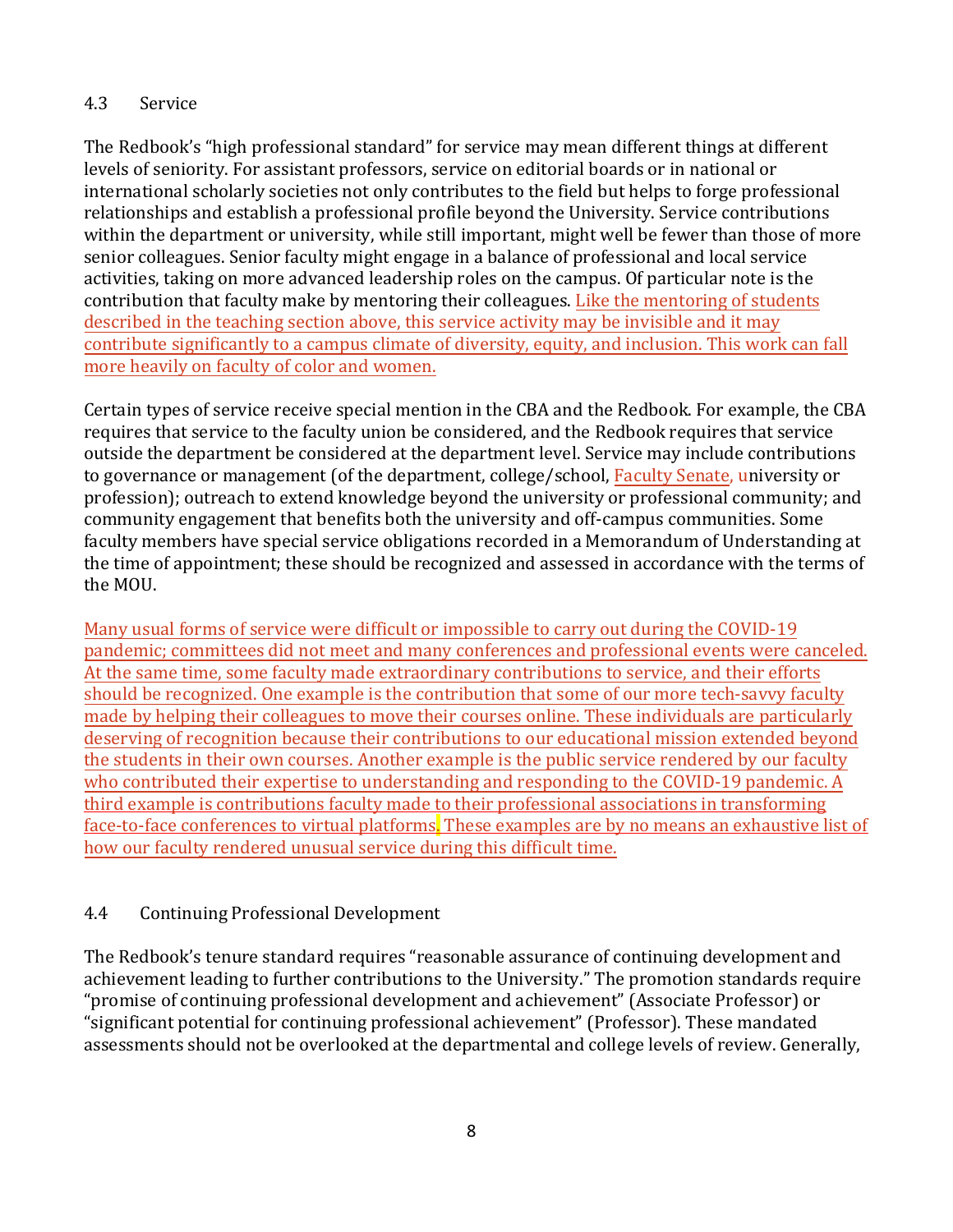evidence of potential consists of work in progress or under submission, which the dossier might include in the CV or the candidate's personal statement, as well as assessments by external reviewers.

#### 4.5 Special Considerations for Promotion to Professor

It is a good practice for DPCs and heads/chairs to informally review all associate professors annually for their readiness for promotion to (full) professor, starting in, say, the fourth year after the award of tenure, and certainly no later than the first post-tenure PMYR. This review may lead to a decision, in consultation with the candidate, to proceed with the promotion case. If not, it provides an opportunity to mentor the candidate about the path toward promotion. In any case, it should never be necessary for a faculty member who is ready for promotion to have to request it. Notwithstanding the results of this informal review, any associate professor has the right to be reviewed for promotion to full at their discretion.

I sometimes encounter references to a promotion case being "early". It cannot be said too often or too emphatically that **there is no minimum time between tenure and promotion to professor**. We have approved promotions to professor as soon as a year or two after the award of tenure. If the case merits promotion, it should be brought forward without any consideration of an arbitrary timeline. In particular, the notion that promotion occurs no sooner than six years after tenure is entirely fictitious, with no basis in policy.

The following text is taken from the Provost's December 20, 2018 memo offering a more expansive view of the requirements for promotion to professor:

*I am writing to share some thoughts on the criteria for promotion to (full) professor. I ask you to consider a somewhat more expansive view of the accomplishments that would quality an individual for elevation to this rank.* 

*Candidates for promotion to professor are required to demonstrate "a record of achievement sufficient to have gained substantial recognition on and off campus from scholars or professionals" and "significant potential for continuing professional achievement" (Redbook). They are evaluated in all three areas of research/creative activity, teaching, and service. Generally, personnel committees and the administrative levels of review have placed the greatest emphasis on the first of these areas. At an R1 university like ours, it is appropriate to focus on accomplishments in research/creative activity in assessing the records of candidate for promotion to our highest academic rank.* 

*While an exceptional record of accomplishments in research/creative activity is and should be the norm for promotion to professor on our campus, the Redbook language issomewhat more flexible:* 

*Article 4, Section 4.1 High professional standards must be the basis for all personnel decisions. Personnel recommendations and decisions shall be made only after a review of all of the qualifications and all the contributions of the individual in the areas of teaching; of research; creative or professional activity; and of service. All three areas must be considered, but the relative weight to be given to each may be determined in the light of the duties of the faculty member. [Emphasis added.]*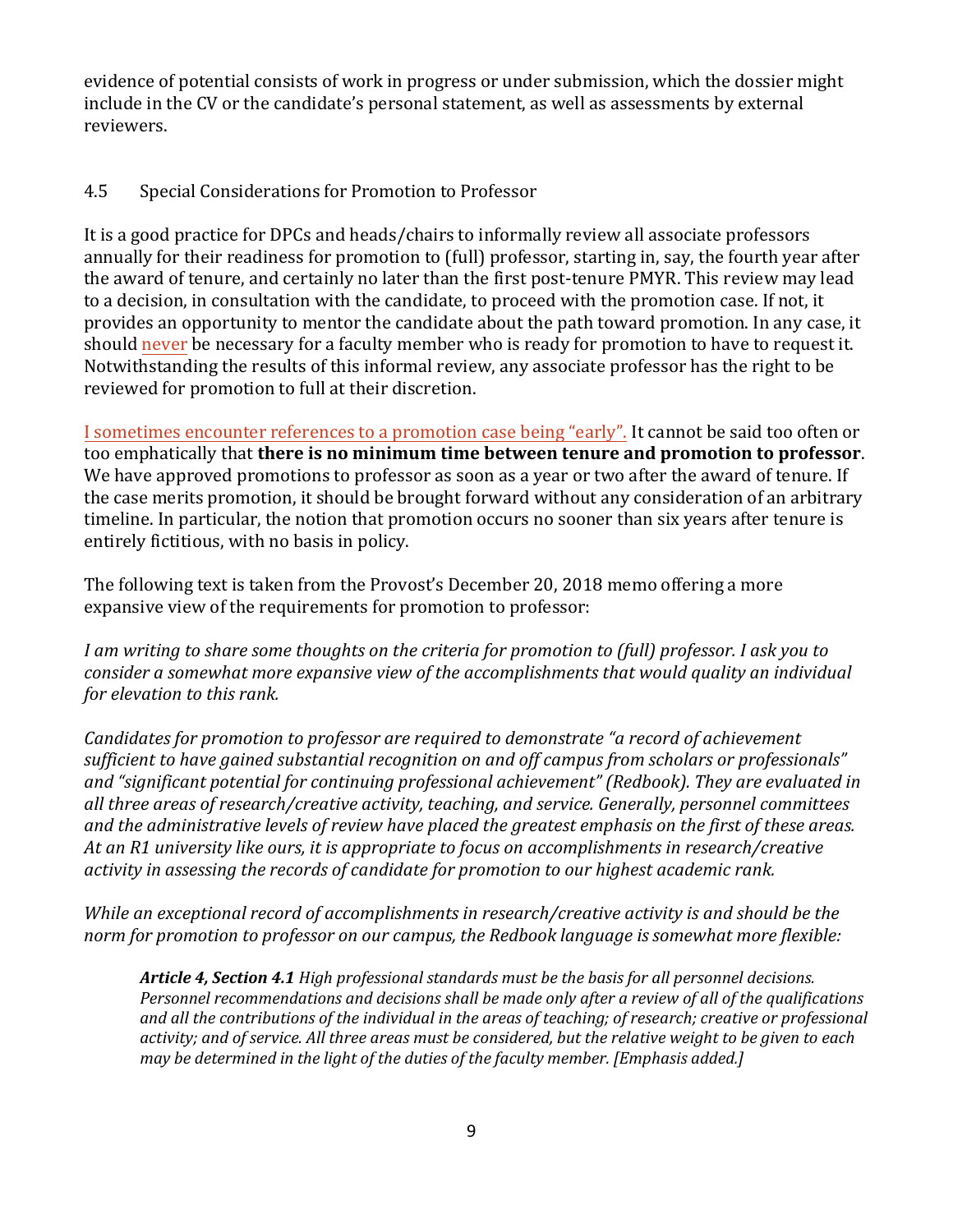*As we all know, the Redbook language on tenure is much more specific, requiring demonstrated excellence in at least two of the three areas, and at least strength in the third. But the notion of "relative weight … determined in the light of the duties of the faculty member" is potentially applicable to promotion to professor.*

*Consider the case of a faculty member who has maintained a modest level of activity in research/creative activity but has excelled in teaching or service. This individual may be making significant contributions to the scholarship of teaching and learning in the discipline or obtaining significant external funding to support teaching or diversity initiatives, or creating and launching new degree programs, or exercising major leadership at the department, school/college, or campus level in an administrative, MSP, or Senate role. In assessing these contributions, we should apply the same criteria as we do with faculty whose research records are the primary justification for promotion: it must be of a quality and extent "sufficient to have gained substantial recognition on and off campus from scholars or professionals", and it must be sustained over a long period sufficient to demonstrate "significant potential for continuing professional achievement". It seems to me that the Redbook's flexibility in assigning weight allows for these possibilities.*

#### 4.6 A Note on "Cultural Standards"

Recognizing the breadth of promotion and tenure standards articulated by the CBA and the Redbook, some departments have developed documents that express the "cultural standards" of their disciplines. These documents are valuable expressions of the expectations of professional communities, but they must not be used to formally evaluate a candidate's research, teaching, and service since they have not been bargained with the MSP. Accordingly, departmental reviewers must not rely on or refer to such documents in making their recommendations, and department chairs/heads must not send these documents to external reviewers.

#### **Tenure & Promotion Process**

The process of advancing a candidate's file through levels of review is similar for all tenure and promotion cases with these variations: For promotion to the rank of Associate Professor accompanying a recommendation for the award of tenure, positive cases proceed through review at the level of Provost and Chancellor followed by President and Trustees. For all other promotions, including promotion to full professor, the process concludes with the decision of the Provost and Chancellor. (Nominations for promotion to "Distinguished Professor" and for appointment to named chairs follow a different process and must be reviewed by the Board of Trustees.)

The Redbook (Section 6.4) and the CBA (Articles 11 and 12) detail the timelines and steps for recommendation of tenure and promotion, and the [Provost's](https://www.umass.edu/provost/dates-and-deadlines) website offers specific deadlines for the advancement of files through the process.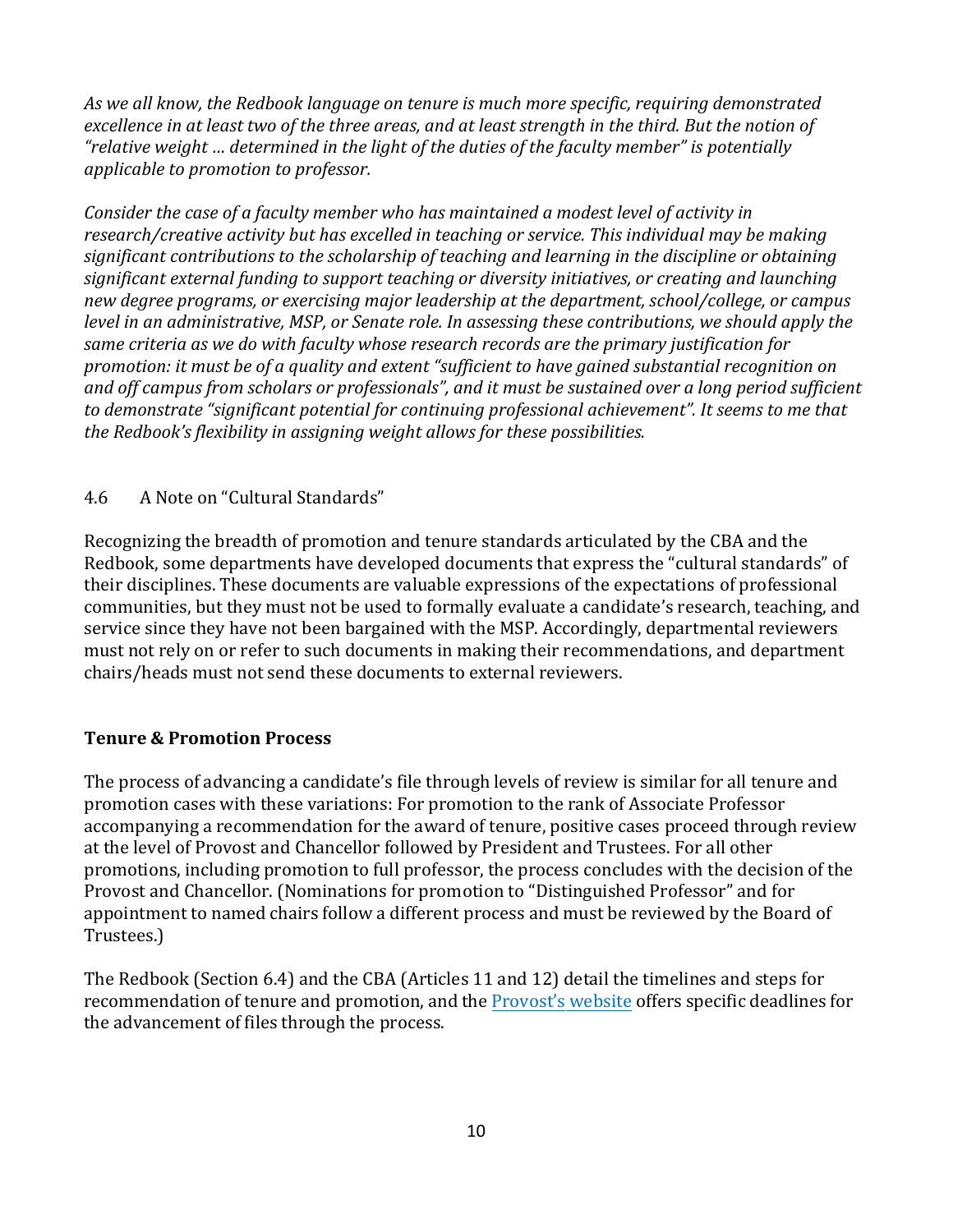- A. Beginning the process. Department heads/chairs must provide the candidate with notice of the impending review by the end of the third calendar week of the term prior to the semester in which the tenure decision by the Board of Trustees is scheduled. For faculty members for whom 2020-21constitutes the tenure decision year, September 18, 2020, is the deadline, but we encourage much earlier notification.
	- o Requests to advance the tenure decision year (TDY) are initiated by the faculty member and reviewed by the DPC, head/chair, dean, and the Provost/Chancellor. (They are not reviewed by the CPC.) The case should not be initiated in APWS and outside letters should not be solicited until the change of TDY has been approved at all levels. Problems have sometimes arisen when one of the levels of review feels that the candidate is unready and the tenure case has been launched prematurely. Those issues should be sorted out before the case proceeds to the collection of external letters.
	- o The need for these approvals should not be interpreted as discouraging requests to advance the tenure year, when it is appropriate to do so. Cases should not be discouraged simply because they seem "early" in comparison with our usual practices.
	- o Delays in the TDY are granted automatically under some circumstances. Under other circumstances, the request for a delay requires recommendations of the department personnel committee and head/chair; review and recommendation by appropriate administrative officials, typically the Dean and Provost; and approval by the Chancellor. If approved, the re-designated tenure decision year is set forth in a written agreement between the individual and the Chancellor.
	- o The template solicitation letter to external reviewers cautions them against regarding approved TDY delays as "extra" time from which greater productivity can be expected. The same caution applies to internal reviewers.
- B. Compiling the file. The "basic file" for each promotion and/or tenure recommendation, compiled by the department head/chair, should contain:
	- 1) All materials submitted by the candidate that he or she believes will be essential to an adequate consideration of the case. (Departments are strongly urged to provide candidates with guidance and assistance in assembling and organizing these materials, to present the case in the most compelling fashion possible.)
	- 2) Letters from outside reviewers as described in C below; a description of the professional standing of each reviewer and of his or her relationship with the candidate; and an indication of the source for each name (candidate or department chair)
	- 3) Tables of contents, as described in F. below. (Note that in the APWS system, the table of contents will be generated automatically.)
	- 4) The candidate's curriculum vitae, including a bibliography or comparable list of professional accomplishments.
	- 5) Copies or reviews of the candidate's published works or evidence of other professional accomplishments, or the indication of a site where these works can be easily obtained.
	- 6) Evaluations of the candidate's teaching effectiveness, including but not limited to those of students.
	- 7) Evaluations of the candidate's service and outreach activities.
	- 8) Recommendations of committees and administrators, as described in D. below.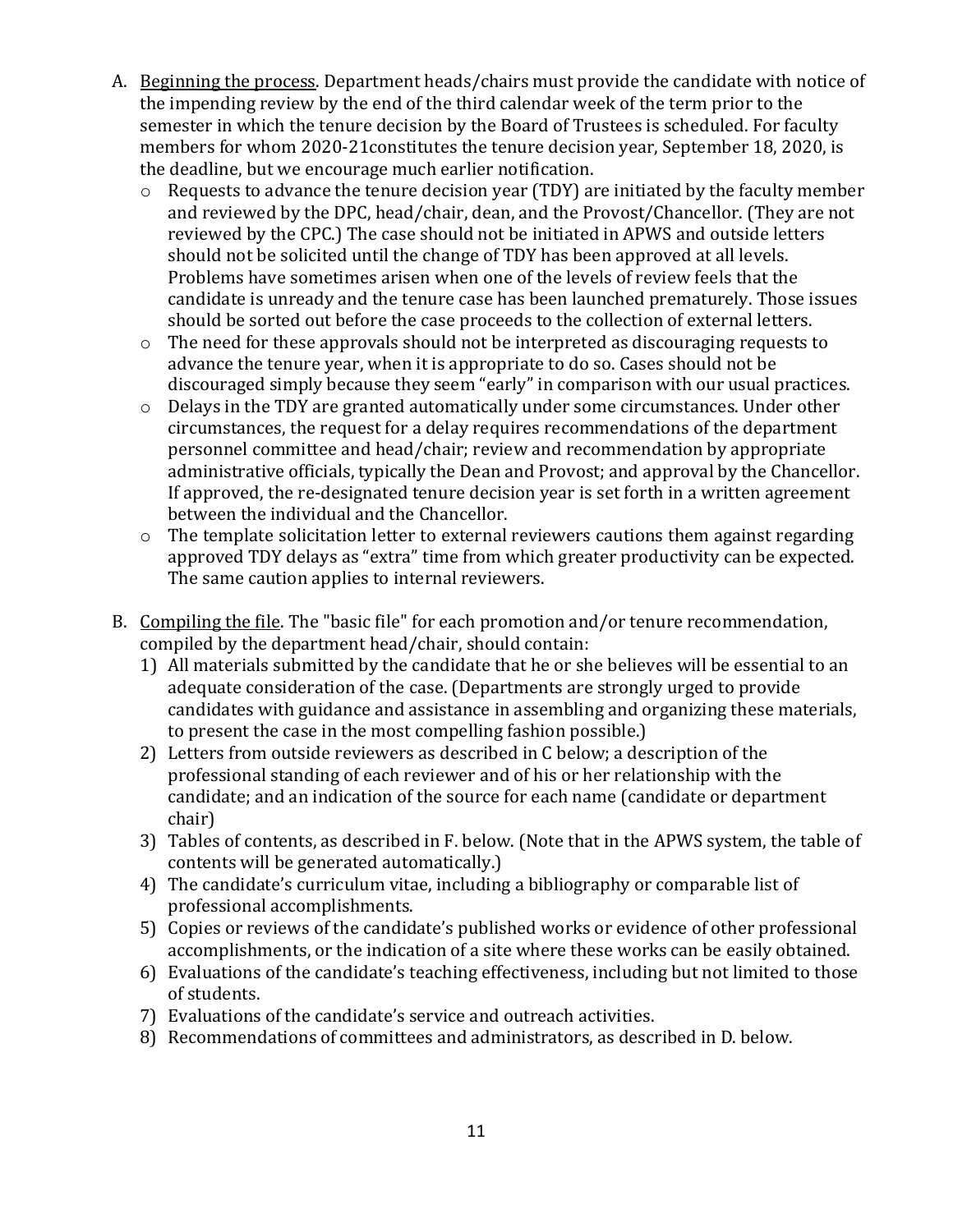Each successive level of recommendation or decision must review and, if necessary, supplement the basic file. Throughout the review process, the candidate retains the right of access to all parts of the basic file except for those letters to which he or she has voluntarily waived access, as described in C. below.

C. Soliciting External & Internal Letters. (Also see section 4.1 above.) For tenure recommendations and for promotions to Associate Professor or Professor, the department head/chair (not the DPC) should solicit evaluations of the candidate's accomplishments from external scholars and/or professionals of high stature in the specific field and in the discipline as a whole.

The CBA requires that the department head/chair solicit evaluations from "scholars and professionals from among those suggested by the faculty member (if they wish to do so), but the list is not limited to those the faculty member suggests."

The candidate has the right to suggest external reviewers and to comment on any others the head/chair intends to solicit, but the candidate does not have the right to veto any on that list. The head/chair must also show the candidate the intended solicitation letter before sending it. The head/chair should carefully consider any arguments the candidate makes for why a proposed reviewer is inappropriate or has a conflict of interest or why the solicitation should be revised. Even candidates who have waived the right to read external and/or internal letters will know who provided letters.

With some exceptions, most solicitations of external evaluations for candidates under review in 2019-2020 were solicited over the summer of 2019. The Provost's Office Academic Personnel website offers two templates for soliciting external reviews.

D. Recommendations – Typically, the process moves through the following stages.

**DPC**: The department personnel committee reviews the basic file, may supplement the file with relevant information, and writes a recommendation, which includes the committee's numerical vote on the overall recommendation. In tenure cases (but not for promotion) the committee should rate the candidate as "Excellent," "Strong," or "Not Strong" for each of the three areas of evaluation (research/creative/professional activity, teaching, service). Although individual votes on each category of performance are not required, they are encouraged in tenure cases (but not for cases involving only promotion) as they offer a helpful indicator of how united the DPC is in its assessments. Accordingly, if individual votes are taken, they should be recorded and forwarded to the head/chair as part of the contents of the file. Recommendations in cases for promotion only, without an award of tenure, should not include votes on each category of performance.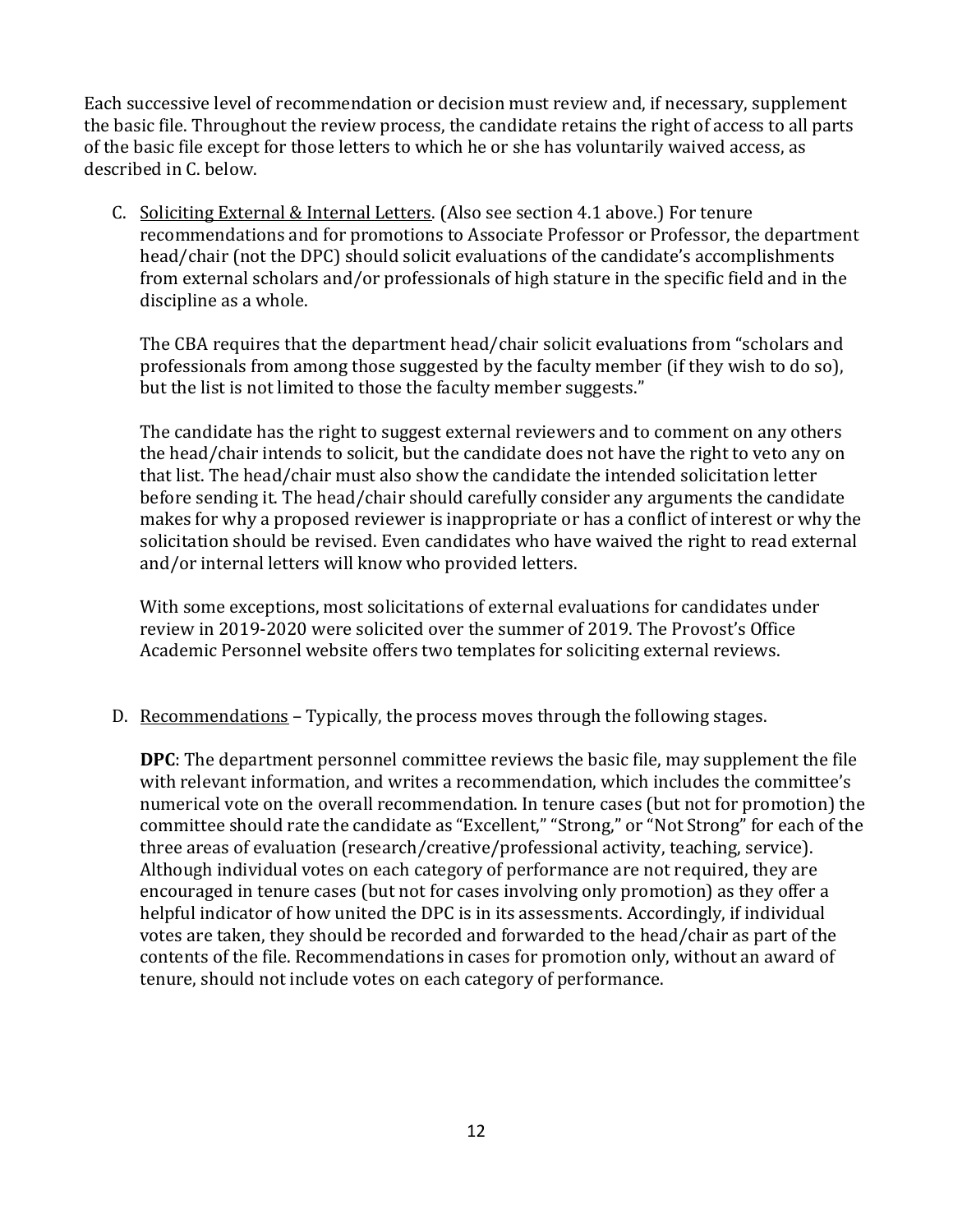Recommendations from departmental committees should report not only the vote but the reasoning behind it from both those in favor and those against. Even unanimous votes should be supported in this way.

The DPC should also address the Red Book's Section 4.2, which requires consideration of program plans, flexibility by rank and tenure distribution, and affirmative action. The "4.2 Statement" should be made in a separate document for uploading to APWS. All other areas of review of the file will subsequently respond to this statement, either endorsing or expressing alternative assessments of the three areas. If the custom in the department is for the department head/chair to compose the "4.2 Statement," the head/chair may provide the file to the personnel committee to upload; in that case, the committee may upload a separate endorsement or alternative assessment.

The committee uploads its recommendation to APWS in the form of a memo to the file, including overall vote. If votes on each element of the tenure file (research/teaching/ service) are taken, those votes must become part of the file. (APWS updates the table of contents and will automatically notify the candidate of the additions to the file; they will have access to those additions once the new materials have been reviewed to ensure the confidentiality guaranteed to reviewers has not been compromised.) 1The candidate may choose to respond to the committee's recommendation and to any materials added by the committee; such a response becomes part of the basic file and is forwarded with the file to subsequent levels of review. If the candidate chooses to respond to the DPC's recommendation and the DPC wants to offer a rejoinder, the DPC's response should wait until the case has advanced to the college level of review. This limitation is necessary to avoid excessively delaying the case at the department level.

**Department head/chair:** The department head/chair evaluates the expanded file, including the DPC's recommendation and the candidate's written response to the DPC recommendation (if any). This is intended to be an independent assessment that needs to be supported by the head/chair's own analysis of the materials in the file covering research, teaching and service, as well as the external and internal letters of evaluation.

The head/chair may supplement the file with relevant information; must upload their written recommendation in the form of a memo to the file; and must respond to the previously uploaded "4.2 Statement." (APWS updates the table of contents and will automatically notify the candidate and the DPC of the additions to the file; they will have access to those additions once the new materials have been reviewed to ensure the confidentiality guaranteed to reviewers has not been compromised.) Again, the candidate may respond to the head/chair's recommendation and to any materials added by the head/chair by uploading a response to APWS where it will be visible to all subsequent levels of review.

If the candidate chooses to respond to the head/chair's recommendation and the head/chair wants to offer a rejoinder, the head/chair's response should wait until the case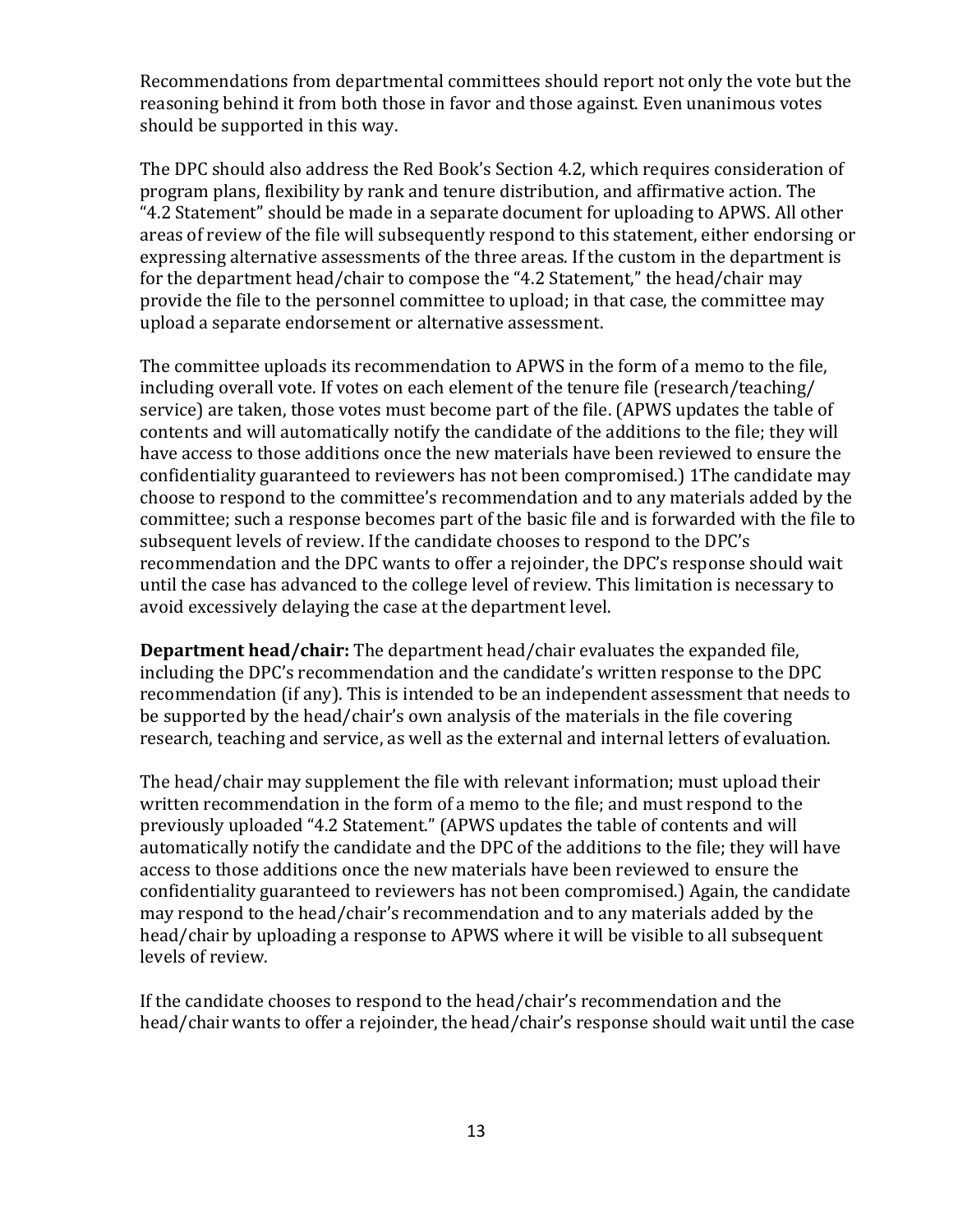has advanced to the college level of review. This limitation is necessary to avoid excessively delaying the case at the department level.

**SPC/CPC**: The school/college personnel committee evaluates the expanded file, including previous reviewers' recommendations and any responses by the candidate; may supplement the file with relevant information; uploads its recommendation to APWS, including overall vote. Here too, if votes on each element of the tenure file (research/teaching/service) are taken, those votes must become part of the file sent to the Dean and on to the Provost.

As an independent evaluation, recommendations from college committees should report not only the results of the vote but the reasoning behind it from both those in favor and those against. Even unanimous votes must be supported in this way.

The SPC/CPC uploads its recommendation to APWS and must respond to the previously uploaded "4.2 Statement." (APWS will update the table of contents and will automatically notify the candidate, the DPC, and the department head/chair of the additions to the file; they will have access to those additions once the new materials have been reviewed to ensure that the confidentiality guaranteed to reviewers has not been compromised.) The candidate may respond to the SPC/CPC's recommendation and to any materials added by the SPC/CPC by uploading the response to APWS where it will be visible to all subsequent levels of review.

If the candidate chooses to respond to the SPC/CPC's recommendation and the SPC/CPC's wants to offer a rejoinder, the SPC/CPC's response should wait until the case has advanced to the dean's level of review. This limitation is necessary to avoid excessively delaying the case.

**Dean:** The dean provides an independent review of the expanded file, including previous reviewers' recommendations and any responses by the candidate. Deans should also discuss how the candidate fits programmatically into the College/School and describe the contributions of the field (and the department) to the educational and research mission of the unit. She/he may supplement the file with relevant information; adds their written recommendation; and must respond to the previously uploaded "4.2 Statement." (APWS will update the table of contents and will automatically notify all prior levels of review of the additions to the file; they will have access to those additions once the new materials have been reviewed to ensure that the confidentiality guaranteed to reviewers has not been compromised.)

The candidate may respond to the Dean's recommendation and to any materials added by the Dean by uploading the response to APWS where it will be visible to all subsequent levels of review.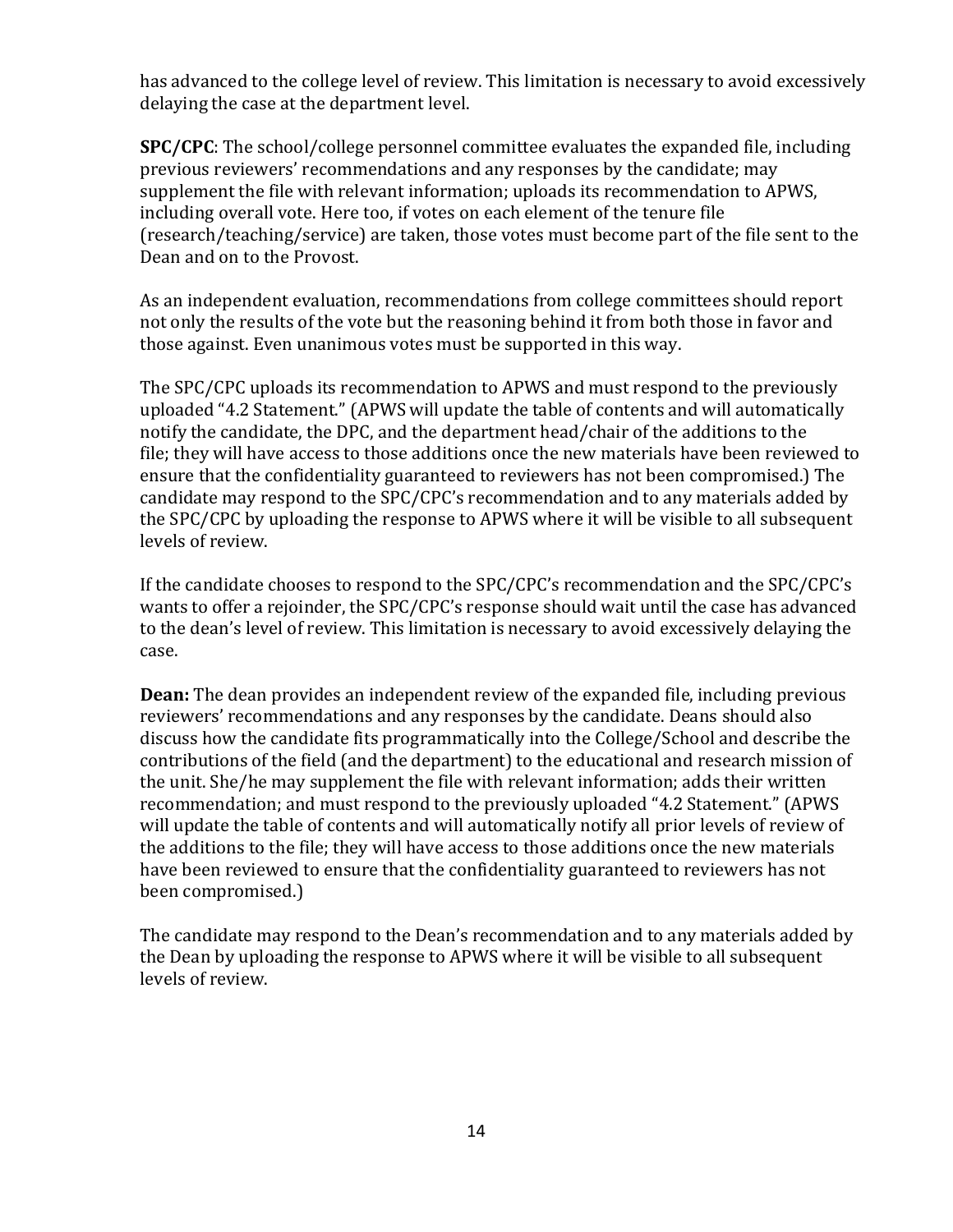If the candidate chooses to respond to the dean's recommendation and the dean wants to offer a rejoinder, the dean's response should wait until the case has advanced to the provost's level of review. This limitation is necessary to avoid excessively delaying the case.

**Candidate's right to add materials:** The candidate may supplement the file with new, relevant material at any stage in this process by uploading files to the Post-Submission Materials section of the file in APWS.

**Rights of response:** When materials are added to the file by the candidate or by other reviewers after the file has reached the college level, the DPC and the head/chair have the right to respond in writing to the new materials, but they should submit their responses in a timely fashion – ideally within one week – so that the review process is not delayed. Such responses [be](#page-14-0)come part of the expanded file and must be considered by subsequent reviewers.[1](#page-14-0)

E. Contrary Recommendations. The Redbook requires that a head/chair consult with the DPC before recommending differently from the DPC. Similarly, in accordance with the Redbook, the SPC/CPC "shall consult with the department" before making a recommendation contrary to that of either the DPC or the department head/chair. Likewise, the Dean, before making such a contrary recommendation, must "invite the department to provide additional information for the basic file or clarification of the recommendation in question." Similarly, the Redbook requires that the Provost "shall invite the Dean to provide additional information for the basic file or clarification of the recommendation" before making a recommendation contrary to that of either the SPC/CPC or the Dean. These queries should be CC-ed to all prior levels of review and to the candidate; they too have a right to respond. All such requests and all information received in response must be added to the expanded file.

The recommendations and decisions of academic administrators may run counter to the recommendation of a DPC only in exceptional circumstances and with compelling reasons that are fully explicated. A contrary recommendation must be explained against the backdrop of the Redbook's standards and criteria and the content of the department personnel committee's recommendation.

F. Table of Contents. Every addition to the file requires an updating of the file's table of contents. In the Academic Personnel Workflow System, the table of contents is automatically generated, and users of the system no longer need to compile the table as a separate document.

<span id="page-14-0"></span><sup>&</sup>lt;sup>1</sup> If the candidate has waived access to the letters submitted by external evaluators, DPCs, heads/chairs, and other internal evaluators should take care that no external evaluator is identified, directly or indirectly, in their evaluations. References to such evaluators should avoid characterizations of them that hint at identity. For example, avoid references such as "a prominent researcher at a Midwestern university" and "the editor of a top journal in the discipline." Instead, use "Reviewer #1" and "Reviewer #2" but do not align the numbering with the list provided to the candidate.